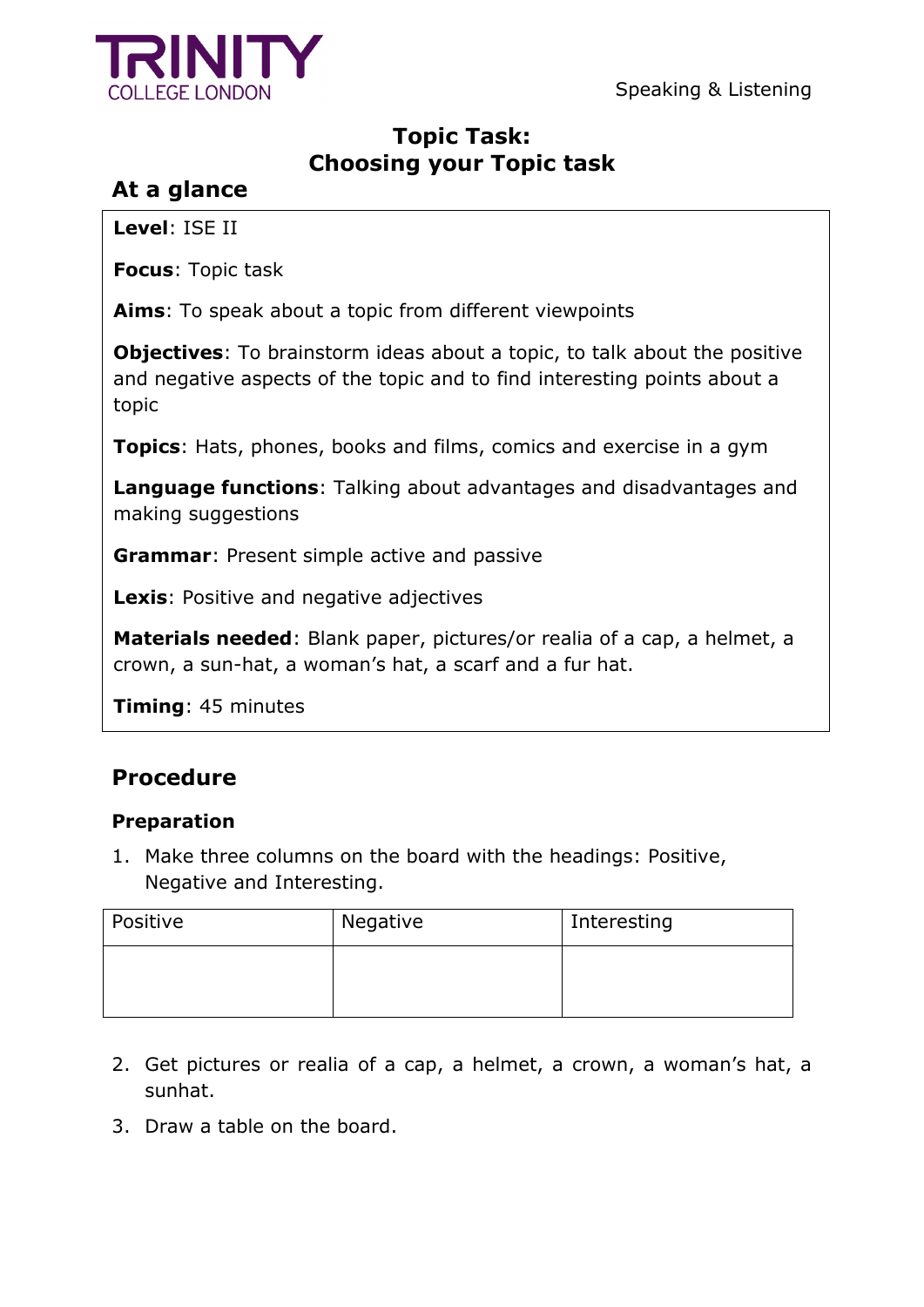



### **In class**

- 1. Tell the class that they are going to practise talking about different topics from different points of views. They are going to think about topics and what the good things are about the topics, what the negative things are about the topic and what is interesting about the topic\*. Tell the class that this is to practise the first part of the ISE II Speaking & Listening exam, the Topic task, where they will talk about a topic they have chosen before the interview.
- 2. Tell the class that, to start with, they are going to talk about 'Hats or Headwear'. Ask the students to name different kinds of hats or headwear. They could say:

*Helmets, caps, a crown, sun-hat, a hat for a wedding, a scarf or a fur hat*

Show students the pictures or realia that you prepared before the class and ask them to identify each kind of hat/headwear. Write up the answers on the board.

3. Tell the class that now they must think about this topic:

*From a positive point of view for example the good things about hats or headwear*

*From a negative point of view for example the negative things about hats or headwear* 

*What is interesting about hats or headwear* 

| <u>Direct the students to the table you have drawn on the board.</u> |                 |             |
|----------------------------------------------------------------------|-----------------|-------------|
| Positive                                                             | <b>Negative</b> | Interesting |
|                                                                      |                 |             |
|                                                                      |                 |             |
|                                                                      |                 |             |
|                                                                      |                 |             |
|                                                                      |                 |             |

Direct the students to the table you have drawn on the board:

For example, ask the class:

What is positive about a helmet? They can answer: *It protects people from injury/accident because it is very hard. It's also colourful so people can see it from a distance.* 

What's negative about a crown? They can answer:

*It's very expensive.*

*It's heavy.*

*Only a few people can wear a crown.*

*An expensive crown could be stolen for the jewels.*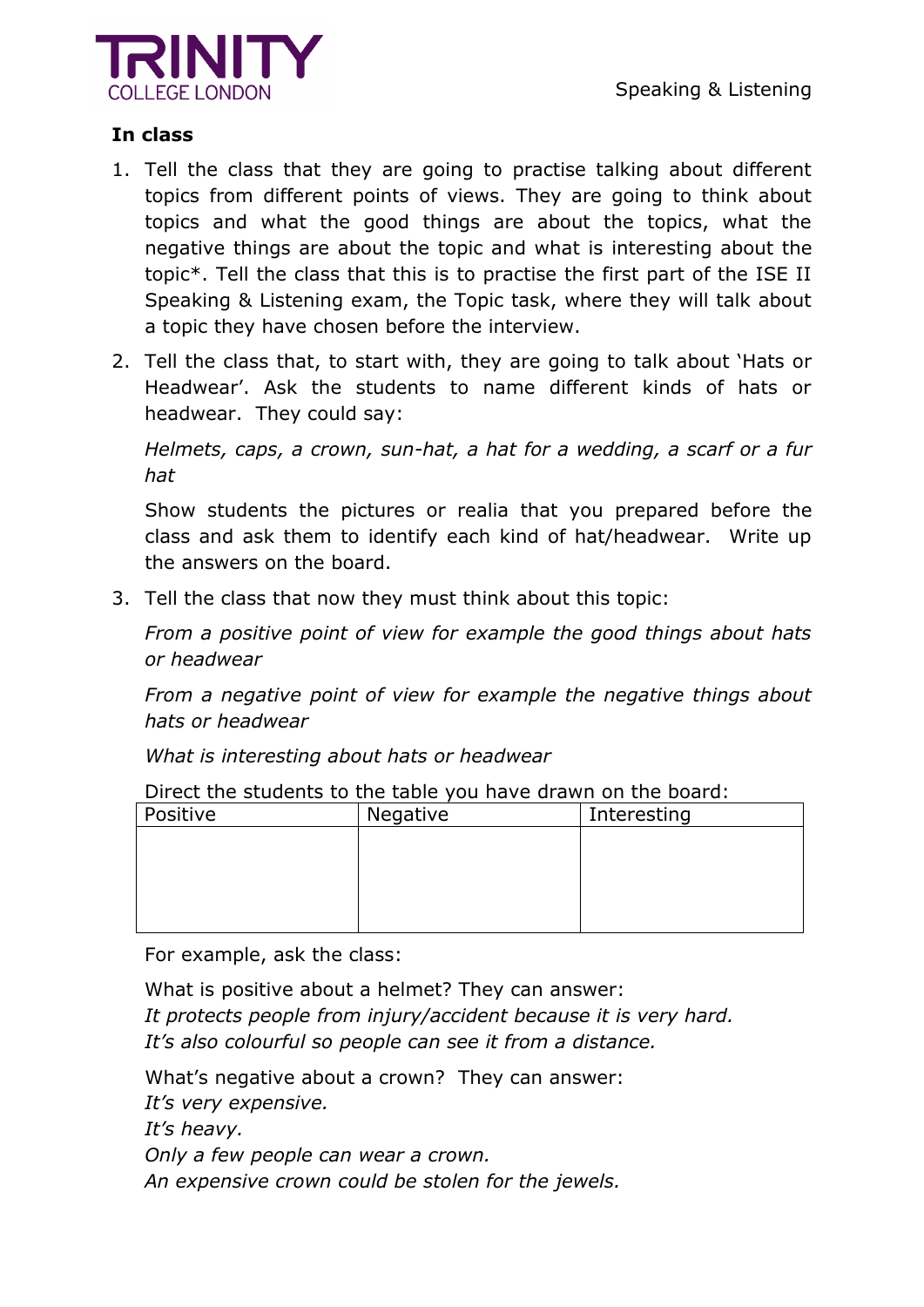

What's interesting about caps? They can answer: *Old/ young people all wear caps. There are thousands/ millions of different kinds of caps in different colours, with different writing. Some caps are used by companies for publicity.*

4. Now elicit and teach some positive and negative adjectives that can be used when the students talk about hats or headwear. For example:

Positive adjectives: *Protective, elegant, sporty, warm, shady, pretty, universal and colourful*

Negative adjectives: *Expensive, unattractive, heavy, strange and concealing* 

Write up some of the ideas on the board in the correct category.

5. Then ask the students what kinds of comments or questions they could put in the interesting column. The interesting column is for comments or questions that are neither positive nor negative but are related to the topic. For example:

*Crowns must weigh several kilos Where does the straw for some sun-hats come from? Men and women both wear scarves on their heads in different ways.*

- 6. Now put the students in pairs and give each student a piece of blank paper. Ask the students with their partner, to add to the ideas on the board under the different columns. Give the class 8 minutes to talk in pairs and write down their lists.
- 7. Get information from the class and write it on the board under the three columns. After the class has looked at the board, rub out the columns.
- 8. Tell the students to turn over the paper they made their notes on, so they can't see the ideas on the sheet and tell them to practise talking to their partners about hats/ headwear from the three different viewpoints. Each student takes a turn and tries to talk about the topic for one minute without stopping.
- 9. Now tell the class that they have to use the Positive, Negative and Interesting analysis on two other topics. Write up the following topics on the board:
	- mobile or cell phones
	- doing regular exercise in a gym
	- turning a book into a film
	- reading comics